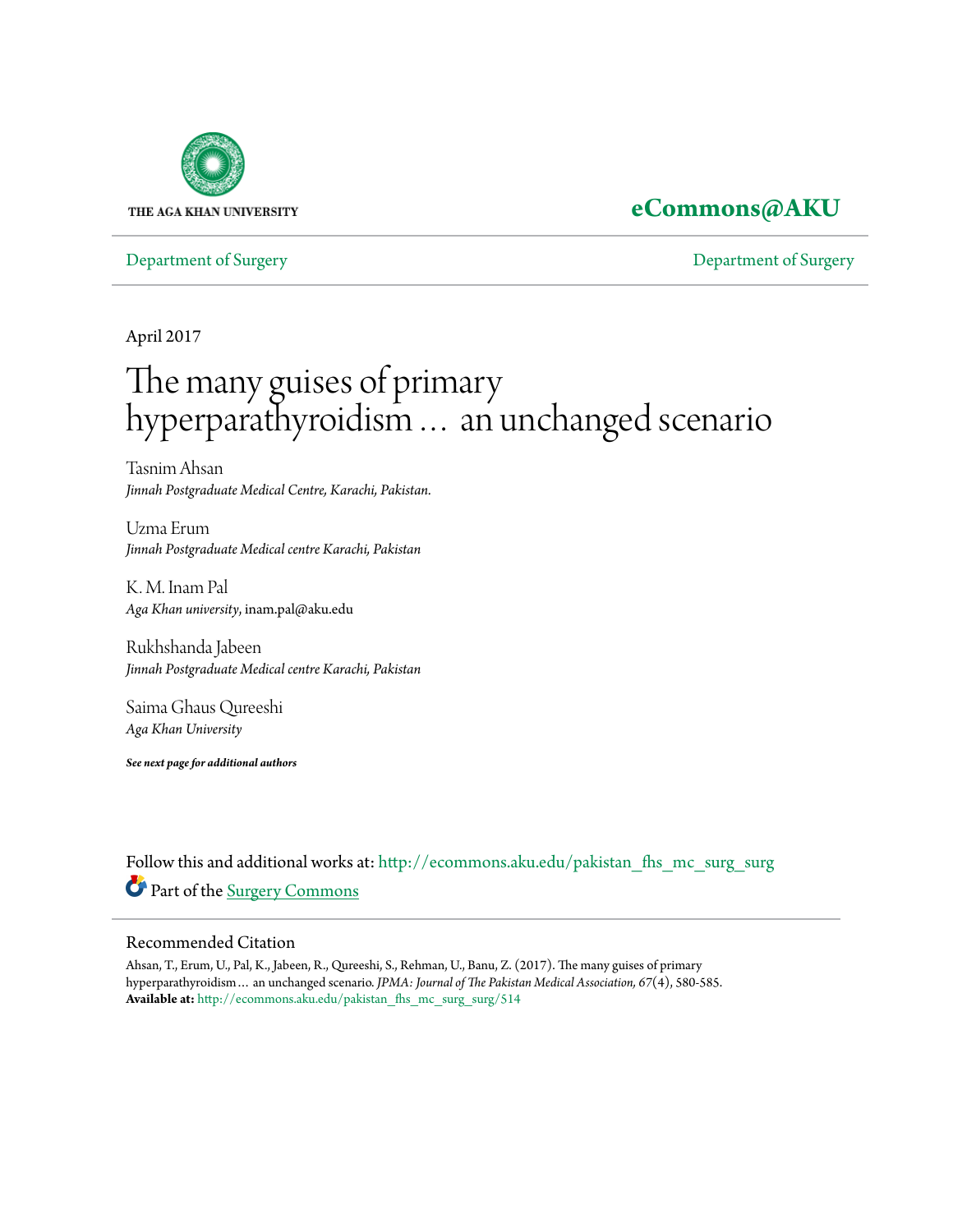#### **Authors**

Tasnim Ahsan, Uzma Erum, K. M. Inam Pal, Rukhshanda Jabeen, Saima Ghaus Qureeshi, Urooj Lal Rehman, and Zeenat Banu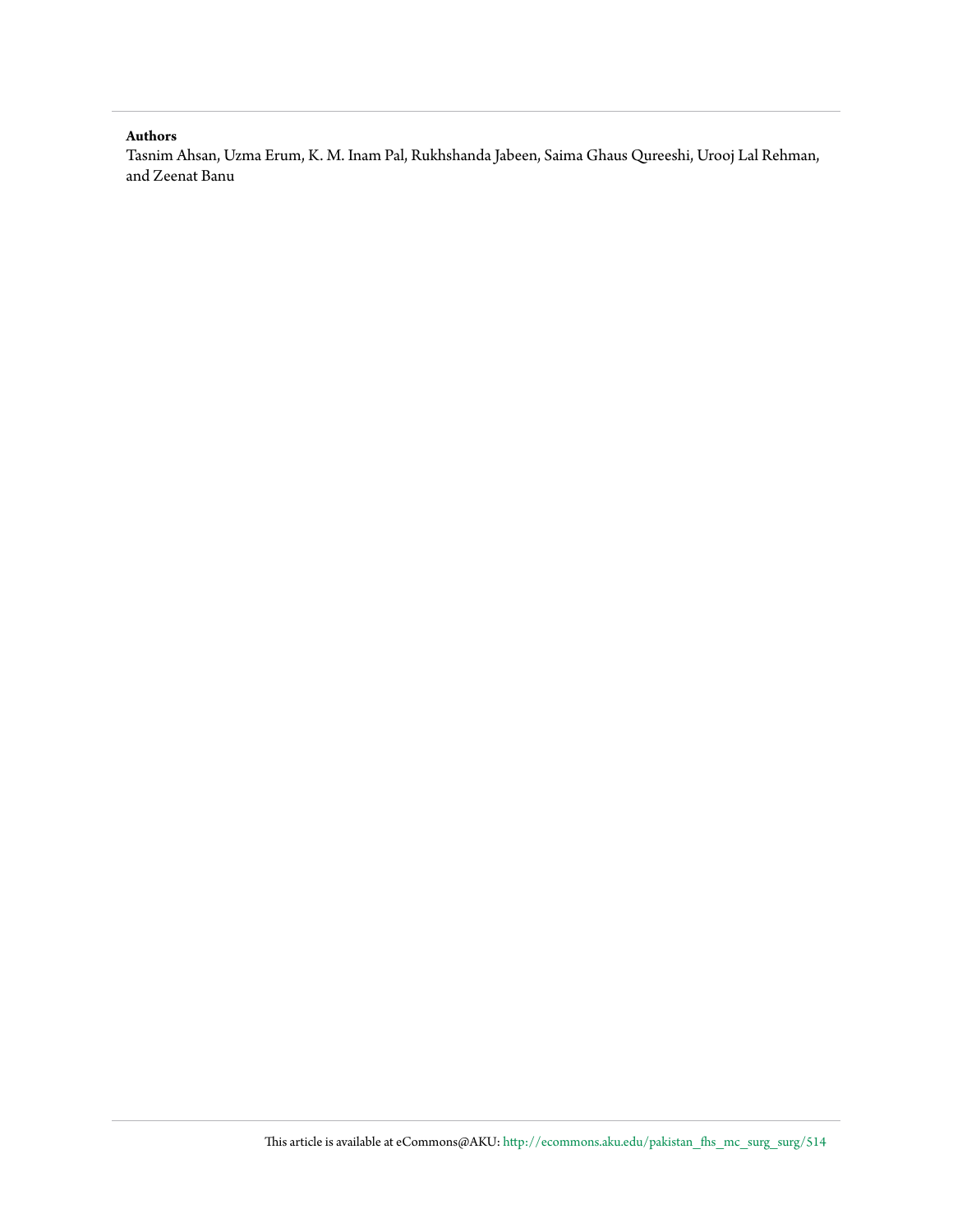# ORIGINAL ARTICLE

# **The many guises of primary hyperparathyroidism… An unchanged scenario**

Tasnim Ahsan,1 Uzma Erum,2 Khawaja Mohammad Inam Pal,3 Rukhshanda Jabeen,4 Saima Ghaus Qureeshi,5 Urooj Lal Rehman,6 Zeenat Banu7

# **Abstract**

**Objective:** To study the causes, characteristics and outcome of treatment of patients with primary hyperparathyroidism.

**Methods:** This retrospective cohort analysis was conducted at the Jinnah Postgraduate Medical Centre, Karachi, and comprised data of patients with primary hyperparathyroidism between 2004 and 2014. .SPSS 17 was used for data analysis.

**Results:** Of the 25 patients,1(4%)was male and 24(96%) were female. The overall mean age was 41.72±15.9 years, with a mean duration of symptoms of 4.1±3.3 years. The mean pre-operative parathyroid hormone level was 879.48±793.51 pg/ml. Skeletal manifestations were reported in 17(68%) patients, whereas 4(16%) patients had renal stone disease. Besides, 2(8.0%) patients presented with severe abdominal pain, 1(4%) had asymptomatic hypercalcaemia and 1(4%) patient presented with headache and was diagnosed as parathyroid adenoma in the context of multiple endocrine neoplasia type 2A. All patients underwent parathyroidectomy. A solitary adenoma was reported in 23(92%) patients, carcinoma in 1(4%) and an adenoma with hyperplasia of other glands in 1(4%) patient.

**Conclusion:** A high index of suspicion is required for early diagnosis of primary hyperparathyroidism. **Keywords:** Primary hyperparathyroidism, Parathyroidectomy, Hypercalcaemia. (JPMA 67: 580; 2017)

## **Introduction**

Primary hyperparathyroidism (PHPT) occurs as a result of unregulated over-production of parathyroid hormone (PTH) secreted from the parathyroid glands, leading to an inappropriate calcium homeostasis. PHPT per se is considered a rare disease with a variable prevalence; but data from the Rochester Epidemiological Project reported the incidence of PHPT as 21.6 cases per 100,000 person-years.<sup>1</sup> Approximately 90% of patients with PHPT have significantly high serum PTH concentrations, while 10- 20% may have only minimally elevated PTH levels. <sup>2</sup> The commonest underlying aetiology is a solitary adenoma, accounting for almost 80-85% of the cases, whereas multi-glandular disease has been reported in 5% of patients with PHPT. <sup>3</sup> Hyperplasia of parathyroid gland and carcinoma are less frequently seen, with a reported prevalence of < 1% of parathyroid carcinoma among patients with PHPT.<sup>4,5</sup>

The clinical features that accrue are largely related to circulating PTH levels and the ensuing degree of hypercalcaemia. Women are affected more often than men, with a peak incidence between 50 and 60 years of

1,2,4-7Medical Unit-II, Jinnah Postgraduate Medical Centre, Karachi, <sup>3</sup>Department of Surgery, Aga Khan University Hospital, Karachi, Pakistan. **Correspondence:** UzmaErum.Email:drkhan8583@gmail.com

age, and skeletal and renal manifestations being the commonest. However, the trend of symptomatology has changed in countries, with well-developed health care services, due to early diagnosis made possible by routine biochemical screening.6 A higher incidence of symptomatic disease is seen in patients with PHPT in countries with poor resources for health care. Surgical treatment is generally a well-tolerated approach to cure, and is the mainstay of long-term disease free survival. The current study was planned to report the diverse clinical presentations, causes and the outcome of treatment of PHPT.

## **Patients and Methods**

This observational, retrospective study was conducted at the Endocrine Unit of Jinnah Postgraduate Medical Centre (JPMC), Karachi, and comprised records of patients with diagnosis of hyperparathyroidism from 2004 to 2014.

PHPT was diagnosed on the basis of high or normal ionised calcium levels with high or inappropriate serum PTH levels. Clinical presentation, laboratory parameters, imaging, histology and surgical outcome were studied.

Data was analysed using SPSS 17. For descriptive statistics like gender, co-morbidities, presenting clinical features, histology and tumour location, frequency and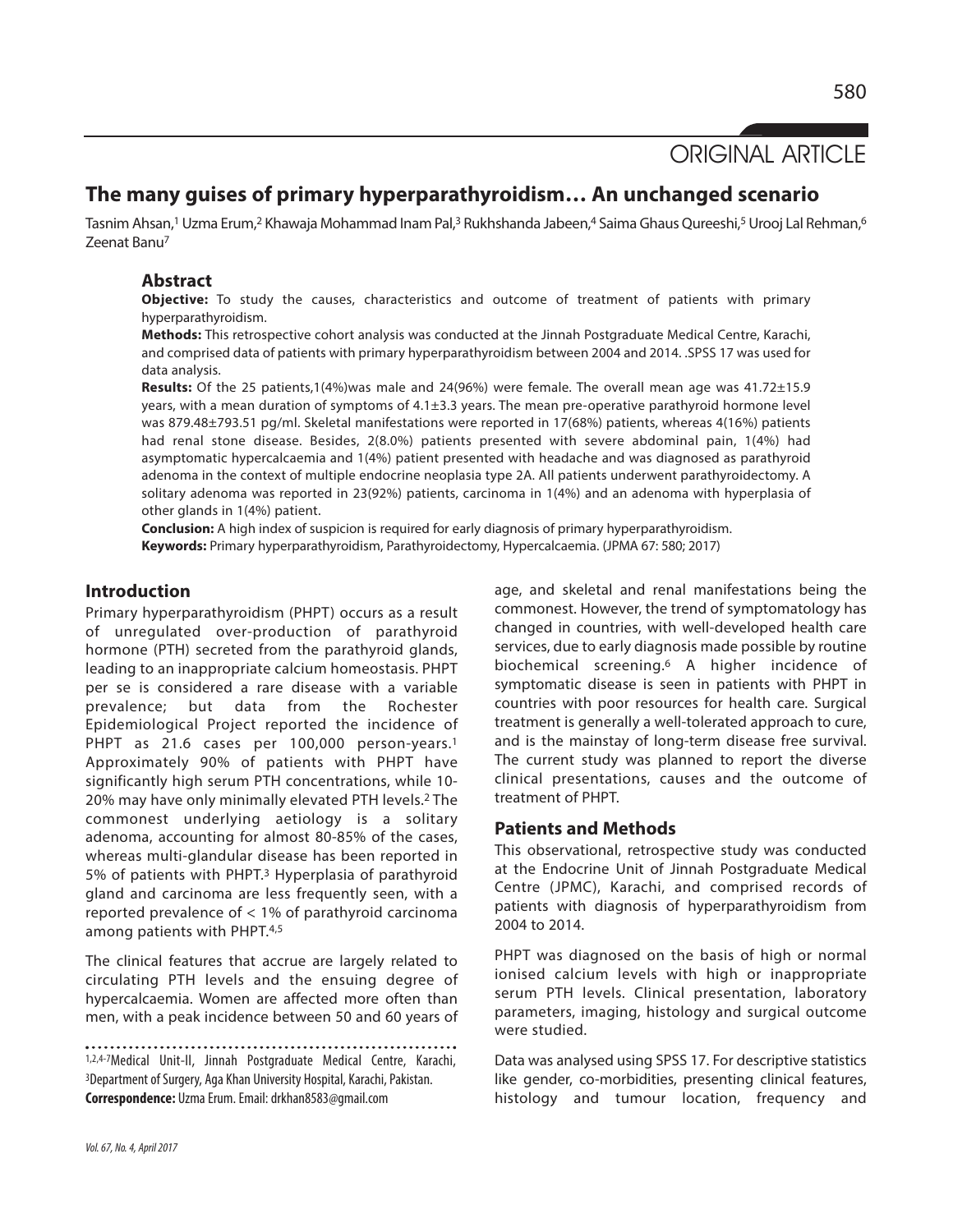percentages were calculated, while means were calculated for age, duration of disease, pre-operative and post-operative biochemical parameters, like serum PTH, calcium (Ca), phosphate (PO4) and alkaline phosphatase (AlkPO4).

### **Results**

Of the 25 participants, 24(96%) were females and 1(4%) was male. The overall mean age was 41.72±15.9 years. The commonest affected age group lay between 21-40 years with 11(44%) patients compared to 8(32%) patients aged between 41-60 years, 4(16%) patients aged above 60 years and 2(8%) patients aged below 20 years. Mean values for serum Ca, PO4 and AlkPO4 were 11.23±1.6, 2.4±0.83 and 673.5±729.6, respectively (Table).

Patients were divided into three groups based on the

serum Ca level, i.e.7 (28%) normocalcaemic patients (serum  $Ca =$ 8.5-10.5 mg/dl), 17(68%) hypercalcaemic patients (serum Ca> 10.5 mg/dl), and 1(4.0%) hypocalcaemic patient (serum Ca< 8.5 mg/dl). Comparison of calcium status to the PTH level revealed that patients with normocalcaemia had lower PTH levels than those with hypercalcaemia (Figure-1). However, the 1(4%) patient with hypocalcaemia had markedly elevated PTH level. Moreover, 23(92%) patients had vitamin D deficiency.

Patients had varied clinical manifestations, bone disease being the primary presentation in 17(68%) patients, whereas 4(16%) had recurrent stone disease; 1(4%) patient presented with chronic headache and 2(8%) patients reported with acute abdomen, of which one had acute pancreatitis and the other had severe abdominal pain due to hypercalcaemia and cholelithiasis (Figure-2).

Patients with bone disease had variable clinical presentations, body aches and fatigue being the commonest manifestation in 11(44%), followed by inability to walk with fractures in 3(12%) patients, who also had a prior history suggestive of proximal myopathy. Jaw mass was seen in 3(12%) patients. Only 1(4%) patient had asymptomatic hypercalcaemia and was detected on routine biochemical screening. The patient with history of chronic headache and



**PTH: Parathyroid hormone. PHTP: Primary hyperparathyroidism**

Figure-1: Relation between calcium status and PTH level of patients with PHPT.

Table: Baseline biochemistry and hormone levels.

|                                   | <b>Normal Range</b>    | Means $\pm$ SD     | Range (Min-Max) |
|-----------------------------------|------------------------|--------------------|-----------------|
|                                   |                        |                    |                 |
| Serum Ca                          | 8.1-10.4 mg/dl         | $11.23 \pm 1.6$    | $7.3 - 14.4$    |
| Serum P04                         | $2.5 - 4.8$ mg/dl      | $2.4 \pm 0.83$     | $1.03 - 4.2$    |
| Serum AlkP04                      | 65-360 U/L             | $673.5 + 729.6$    | 55-2335         |
| Serum intact PTH (Pre-operative)  | $16-81$ pg/ml          | $879.47 \pm 793.5$ | 79.1-2500       |
|                                   |                        | Median $-518.0$    |                 |
| Serum Intact PTH (Post operative) | $16-81$ pg/ml          | $246.45 \pm 387.9$ | 11.3-1398.0     |
|                                   |                        | Median $-61.0$     |                 |
| Serum Cr                          | $0.5 - 1.2$ mg/dl      | $1.05 \pm 0.64$    | $0.30 - 3.2$    |
| Vitamin D3                        | Sufficiency > 30 ng/ml | $16.27 \pm 14.3$   | 4.00-59.6       |
| Ca: Calcium                       |                        |                    |                 |

PO4: Phosphate

AlkPO4: Alkaline phosphatase

PTH: Parathyroid hormone

Cr:Creatinine

SD: Standard deviation.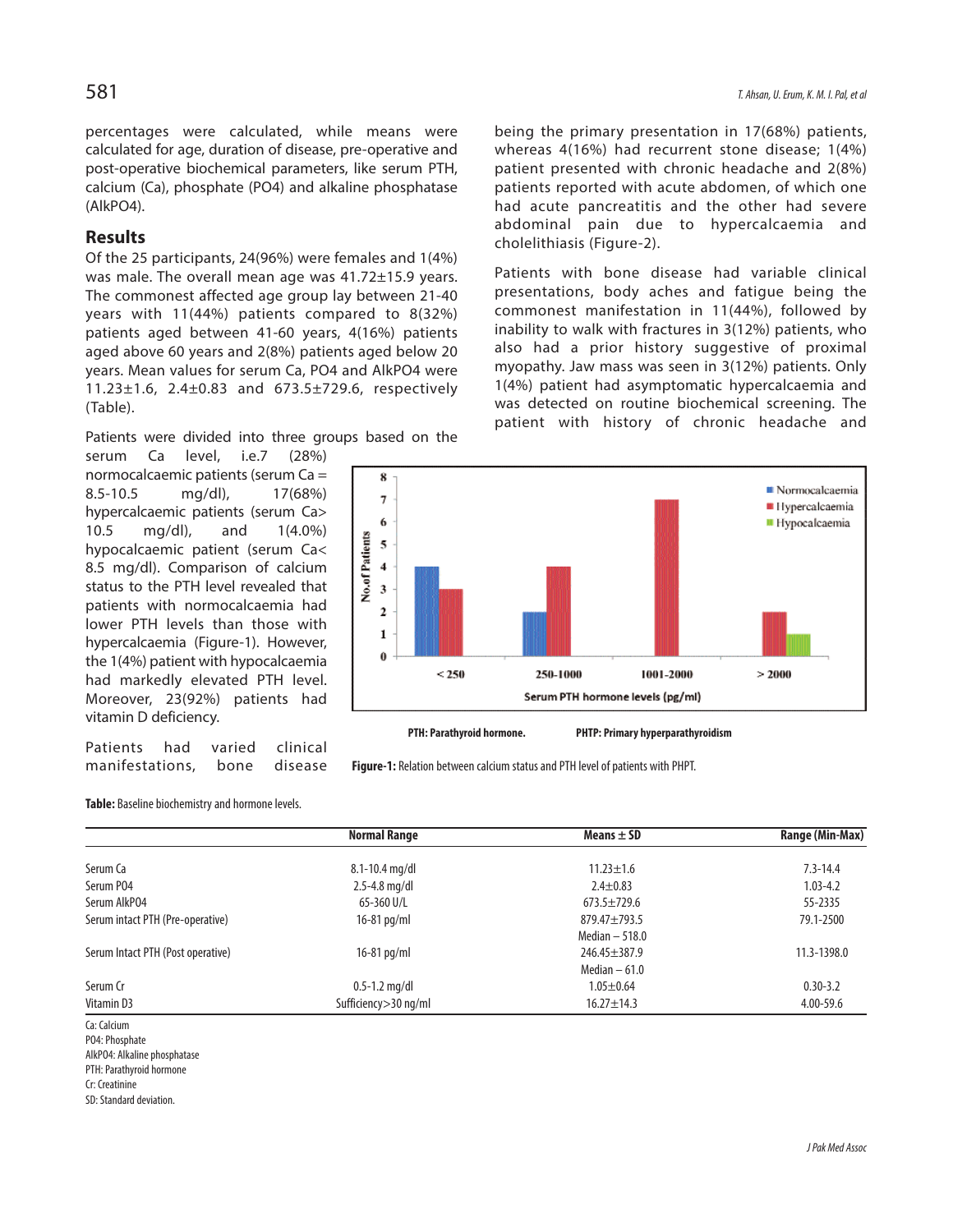

**PHTP: Primary hyperparathyroidism.**

Figure-2: Clinical manifestations of patients with PHPT.

uncontrolled hypertension had parathyroid adenoma in the context of multiple endocrine neoplasia type 2A(MEN-2A), with histologically proven bilateral pheochromocytoma, medullary carcinoma of thyroid and parathyroid adenoma.

Histology of the jaw mass was consistent with brown tumour in 2(8%) patients, and giant cell granuloma of mandible in 1(4%) patient. X-rays were only done for patients with focal bone-related symptoms. Of the patients with jaw mass, an osteoclastic lesion was evident in mandibular rami in 2(66.7%) of them and 1(33.3%) had intra-oral soft tissue swelling. The patients with inability to walk had severe generalised osteopenia with pathological fractures in pubic rami, greater trochanter and neck of femur.

Comparison of serum calcium level with disease manifestations revealed that all patients with stone disease had hypercalcaemia while 10(58.8%) of the hypercalcaemic patients had hypercalcaemia in bone disease group. Hypertension was recorded in 6(24%) patients, 1(4%) patient had concomitant diabetes and 1(4%) had hypothyroidism. Median lag time from symptom onset to diagnosis of PHPT was 3 years, with a mean duration of clinical symptoms of 4.1±3.3 years. Ultrasonography of neck was normal in 12(48%) patients and was not done in 3(12%) patients. It showed hypoechoic lesion near the inferior pole of thyroid in 10(40%) patients. Sestamibi scan was positive for a functioning parathyroid adenoma in 17(68%) patients. Of the 8(40%) patients who had negative myocardial perfusion (MIBI) scan, 1(12.5%) had ectopic parathyroid located in the mediastinum, which was detected on magnetic resonance imaging (MRI). A total of 21(84%) patients had parathyroid adenoma at usual anatomical site while 4(16%) had an ectopic location.

All patients underwent excision of involved gland where preoperative localisation was available, while for un-localised cases bilateral neck exploration was performed. The 1(4%) patient with ectopic parathyroid had median sternotomy. The patient with MEN-2A had total thyroidectomy with

parathyroidectomy and bilateral adrenalectomy. Histology revealed a single adenoma in 23(92%) patients, carcinoma in 1(4%), and 1(4%) patient had adenoma of one gland with hyperplasia in the remaining parathyroid glands.

Post-operative PTH levels were normalised in 15(60%) patients, within the first 2 weeks after surgery, while mild short-term or recurrent PTH elevation was observed in 6(24%) patients. No post-operative PTH level and bone biochemistry was available for 4(16.0%) patients due to irregular follow-up visits.

### **Discussion**

A striking discrepancy exists with respect to incidence, clinical manifestations and complications of PHPT across the globe. The current study was a small but systematic study to collate the estimates of diverse clinical spectrum of PHPT in our patients, keeping in mind the delay in diagnosis. This may help clinicians in better understanding the variable presentations of PHPT and hence early diagnosis. It may also help to delineate the underlying mechanisms for such varied clinical manifestations. As yet unknown, environmental and nutritional factors may also influence the incidence of disease. Sparse documentation is available regarding the exact prevalence of hyperparathyroidism in Pakistan. Very few studies pertaining to PHPT have been reported from Pakistan. 7,8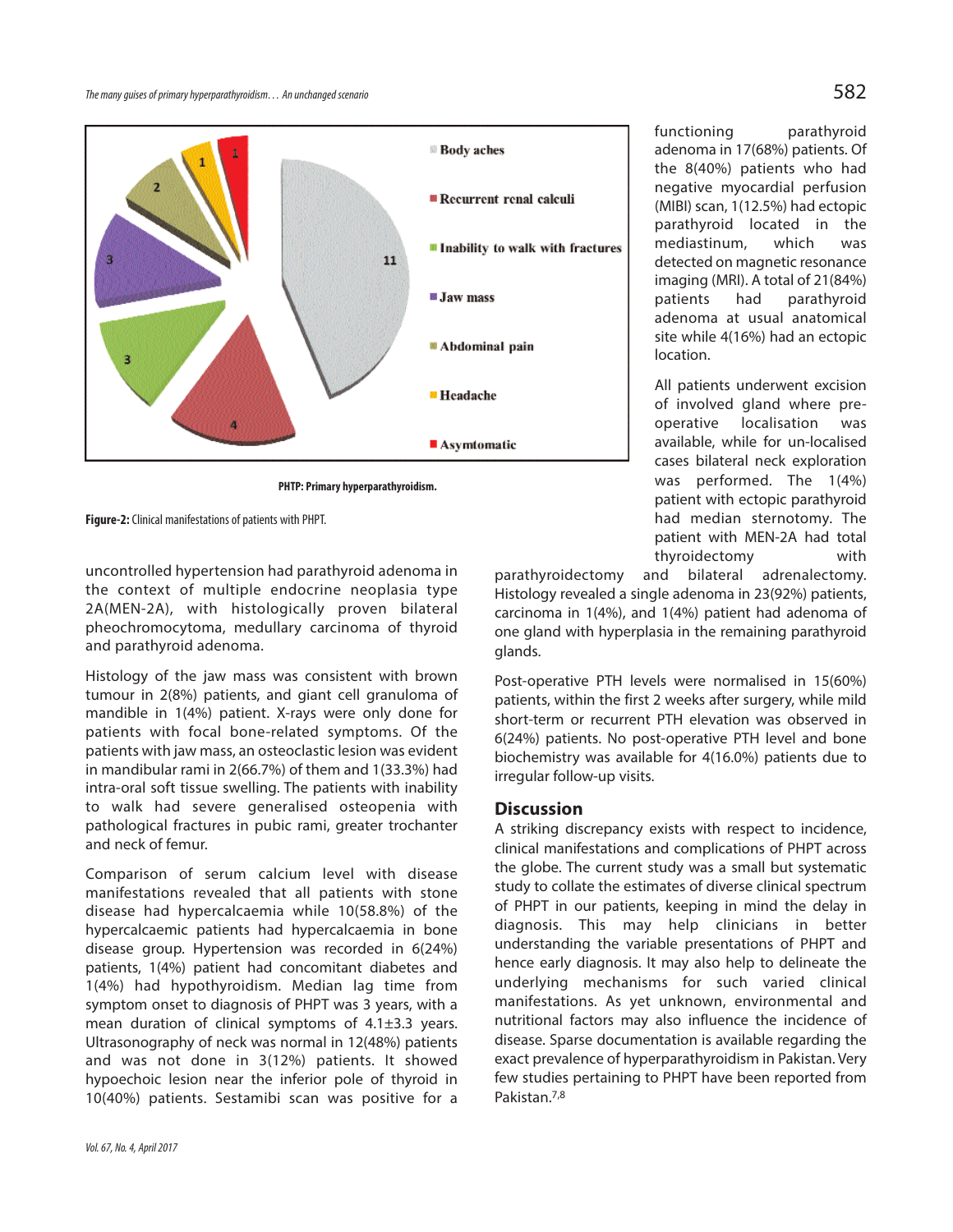There are wide variations in the clinical spectrum of PHPT in our geographical region. Here, it involves considerably younger age group, with symptomatic hyperparathyroidism; hence recurrent calculi and overt bone disease are still the predominant forms of the disease. Crippling skeletal manifestations mainly account for the morbidity associated with the disease. Most of our patients had some form of skeletal disease, indicating a substantial delay in diagnosis. Other studies from our region have also reported a higher prevalence of bone disease (30-46%) and stone disease (20-30%) in patients with PHPT. 8-10 A recent study from India has also reported a higher prevalence of bone disease and proximal myopathy (60%). <sup>11</sup> Similarly, a study from Iran reported bone disease in 60-100% patients, in the form of bone pain, fractures or osteitisfibrosa cystica. <sup>12</sup> Our findings are similar to those from other Eastern countries, in terms of the clinical and biochemical features of PHPT. However, this is in contrast to the developed nations where symptomatic disease has become an exception rather than the rule. Our contemporary data has similarities to the western historic presentation of PTHP. It is important to note that renal disease is still considerably less compared to the past Western data. This may be due to less significant hypercalcaemia in our cohort. Only one patient was male in our study, reflecting the unexplained predominance of this disease in females, also reported in other studies. 7-13

The routine evaluation of serum biochemistry in the developed countries has led to the origin of a new entity, 'asymptomatic normocalcaemic hyperparathyroidism', thus representing a change in the clinical spectrum of hyperparathyroidism. 14-16 A population-based survey conducted in Sweden reported a 0.6% prevalence of normocalcaemic PHPT in postmenopausal women, while a study from Saudi Arabia reported asymptomatic PHPT in 23.9% of their study cohort.<sup>17,18</sup> However, even in normocalcaemic PHPT, a higher prevalence of urolithiasis has also been reported. <sup>19</sup> Although many of our patients had normocalcaemia, none of them were asymptomatic. Normocalcaemia can be attributed to concomitant vitamin D deficiency, as our population has a high prevalence of vitamin D deficiency/insufficiency. A study from Lahore, Pakistan, has also reported normocalcaemia in 21.88% of patients with hyperparathyroidism. <sup>8</sup> Studies from other parts of the world have reported 11-13% of the patients with acute severe pancreatitis in the context of PHPT, whereas our cohort only had one patient presenting in this manner. 20,21

It is quite difficult to determine the vitamin D level below

which PTH hypersecretion starts. It is even more difficult to decide in normocalcaemic patients with hyperparathyroidism, as to whether the PTH hypersecretion is due to autonomous stimuli or a positive feedback due to long-standing low vitamin D3 levels. In addition, the high circulating plasma PTH levels decrease plasma 25-hydroxy vitamin D levels (25-OHD), due to an increased metabolic clearance of 25-OHD via increased faecal excretion of vitamin D-derived products. The association between hypersecretion of PTH in PHPT patients, with hypovitaminosis D causing normocalcaemic PHPT, has opened new possibilities for regional differences in the clinical manifestations of PHPT, which is linked to the prevalence of vitamin D3 deficiency in the general population of that region. Due to the significant prevalence of vitamin D deficiency/insufficiency in individuals with PHPT, it is desirable to measure vitamin D3 in all these patients and treating those with low levels, prior to making any management decisions regarding hyperparathyroidism. It has been reported that a 25-OHD threshold of  $\geq$ 50 nmol/L (i.e. 20ng/ml) is sufficient for prevention of secondary hyperparathyroidism in persons with normal renal function. 22

Parathyroid glands are known to vary in anatomic location, and typical ectopic sites include intrathyroidal, lateral neck and mediastinum. An ectopic location of parathyroid adenoma is a very rare cause of hyperparathyroidism, reported in 1-2% of all cases. A study from Pakistan reported three cases with ectopic parathyroid location among 70 patients operated for PHPT over a 20-year period.<sup>23</sup> However, 4 cases of PHPT with ectopic adenoma were encountered in this small cohort of patients. The ectopic location of parathyroid adenoma is recognised as an important cause of persistent PTH elevation due to failed neck exploration surgery, especially in cases with equivocal/failure to localise through all pre-operative modalities. An Indian study has reported 7 ectopic parathyroid adenomas out of 51 cases operated for PHPT. <sup>24</sup> One patient with jaw mass had a giant cell granuloma, which is rarely seen as a sole manifestation of PHPT. Very few cases have been reported, where a prior diagnosis of peripheral giant cell granuloma has led to the identification of PHPT subsequently.25-27 Brown tumours can present as giant cell reparative lesions, therefore if any patient presents with a suspicious intraoral lesion, either soft tissue mass or involvement of jaw bone, it is mandatory to keenly investigate for PHPT by all possible means. A significant proportion of patients develop PHPT as a part of MEN syndrome. 28 MEN-related hypercalcaemia and parathyroid hormone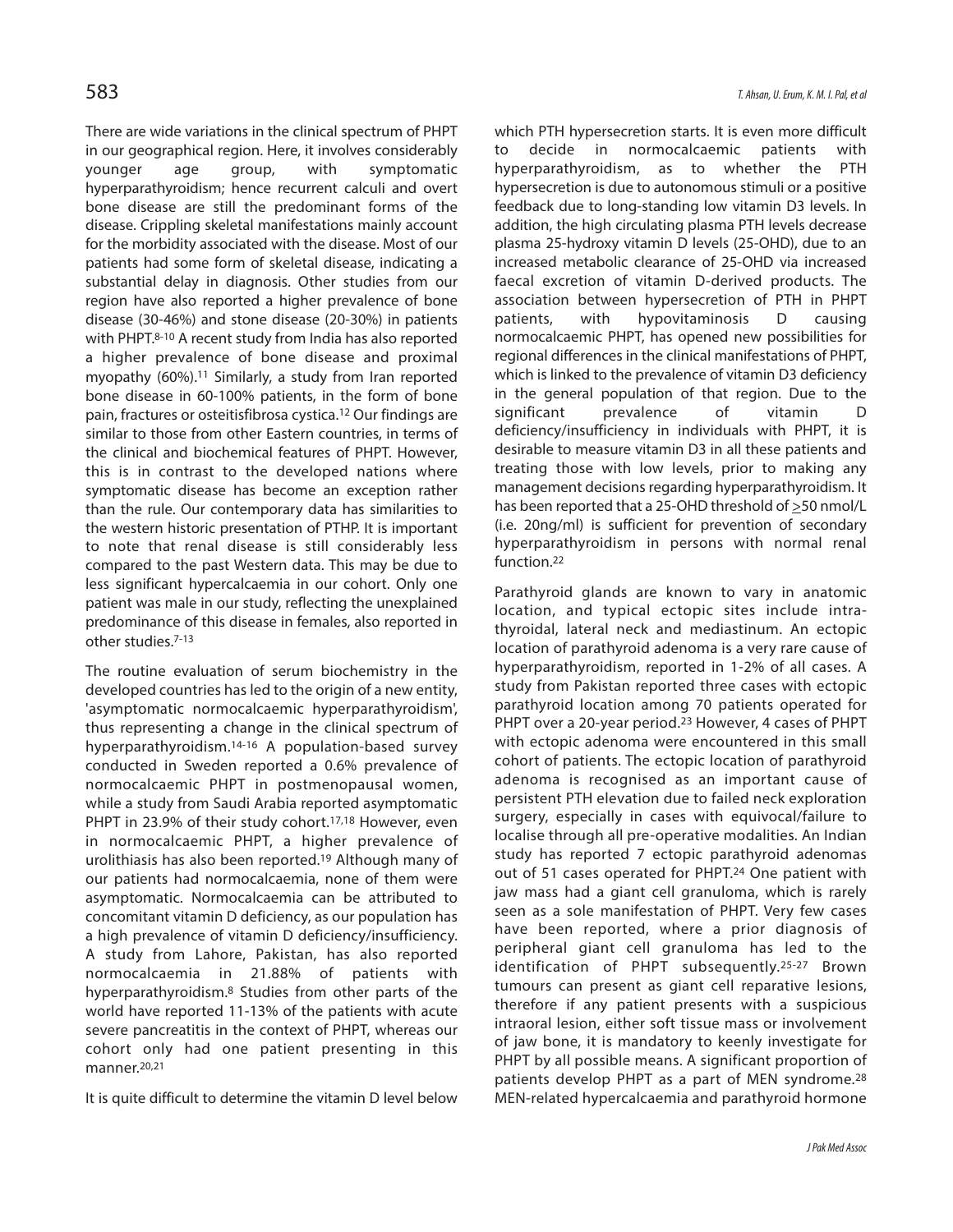levels are comparatively lower than sporadic PHPT. 29,30 Though the demographic and biochemical features of our patient with MEN-2A closely resemble those reported in literature, due to the paucity of data on MEN-2A as well as PHPT from our region, it is difficult to portray the clinical pattern of PHPT in context of MEN syndrome.

Various non-invasive imaging tools for localising PHPT are available, however, Technetium (TC-99m) sestamibi is the most authentic and widely used modality. Accurate localisation was achieved in 65.2% of our patients. However, it has been suggested that the uptake of MIBI in hyper-functioning parathyroid is dependent on gland size and the amount of cellular components. Studies have also reported the overall true-positive cases for sestamibiscans at 56% to 87%; the positivity being related in part to the adenoma size and pre-operative ionised calcium level. 31,32 A negative MIBI scan has been reported in 50% of cystic and 27.7% of solid parathyroid adenomas with an overall Tc MIBI scan efficacy of 67%. 33 It has been postulated that MIBI uptake is reduced in the presence of uraemia, and one of our patients with negative sestamibi scan also had chronic kidney disease, which evolved over the course of uncontrolled hyperparathyroidism. This was the only patient with hypocalcaemia despite markedly elevated PTH levels, as a result of low bone reserve on account of severe complex bone disease.

Although patients with more severe disease, as manifested by severe hypercalcaemia, may have an increased risk of death, the overall survival is not adversely affected among patients with mild degree of PHPT.<sup>34</sup> The severe form of disease seen in this study may in part be related to the delay in seeking medical care due to lack of awareness and paucity of adequate health care facilities for low socio-economic group patients in this country.

## **Conclusion**

A high index of suspicion is required for clinching the early diagnosis of primary hyperparathyroidism. Concomitant vitamin D deficiency masks the hypercalcaemia, related to elevated PTH levels, thus leading to a delay in diagnosis. Therefore, hypercalcaemia must not be used alone as a screening tool for PHPT. In addition, long-standing vitamin D deficiency may cause hyperplasia/and or adenoma of parathyroid glands due to PTH dysregulation.

#### **Disclaimer:** None.

#### **Conflict of Interest:** None.

#### **Source of Funding:** None.

#### **References**

- 1. Wermers RA, Khosla S, Atkinson EJ, Achenbach SJ, Oberg AL, Grant CS, et al. Incidence of primary hyperparathyroidism in Rochester, Minnesota, 1993-2001: an update on the changing epidemiology of the disease. J Bone Miner Res 2006; 21: 171-7.
- 2. Nussbaum S. Immunometric assays of parathyrin in the diagnosis of hypercalcemic individuals. Clin Chem 1991; 37: 142-3.
- 3. Molinari AS, Irvin GL, Deriso GT, Bott L. Incidence of multiglandular disease in primary hyperparathyroidism determined by parathyroid hormone secretion. Surgery 1996; 120: 934-7.
- 4. Givi B, Shah JP. Parathyroid Carcinoma. Clin Oncol 2010; 22: 498-507.
- 5. Rawat N, Khetan N, Williams DW, Baxte JN. Parathyroid carcinoma. Br J Surg 2005; 92: 1345-53.
- 6. Bilezikian JP, Silverberg SJ. Clinical practice. Asymptomatic primary hyperparathyroidism. N Engl J Med 2004; 350: 1746-51.
- 7. Biyabani SR, Talati J. Bone and renal stone disease in patients operated for primary hyperparathyroidism in Pakistan: Is the pattern of disease different from west? J Pak Med Assoc 1999; 49: 194-8.
- 8. Afzal A, Gauhar TM, Butt WT, Khawaja AA, Azim KM. Management of hyperparathyroidism: A five year surgical experience. J Pak Med Assoc 2011; 61: 1194-8.
- 9. Bhansali A, Masooodi SR, Reddy KS, Behera A, das Radotra B, Mittal BR, et al. Primary hyperparathyroidism in north India: a description of 52 cases. Ann Saudi Med 2005; 25: 29-35.
- 10. Gopal A, Acharya SV, Bandgar T, Menon PS, Dalvi AN, Shah NS. Clinical profile of primary hyperparathyroidism from western India: a single centre experience. J Postgrad Med 2010; 56: 79-84.
- 11. Jha S, Jayaraman M, Jha A, Jha R, Modi KD, Kelwadee JV. Primary Hyperparathyroidism: A changing scenario in India. Indian J Endocrinol Metab 2016; 20: 80-3.
- 12. Bahrami A. Primary hyperparathyroidism in Iran: a review. Int J Endocrinol Metab 2008; 1: 50-7.
- 13. Mazeh H, Sipple RS, Chen S. The role of gender in primary hyperparathyroidism: same disease, different presentation. Ann Surg Oncol 2012; 19: 2958-62.
- 14. Marques TF, Vasconcelos R, Diniz E, Rêgo D, Griz L, Bandeira F. Normocalcemic primary hyperparathyroidism in clinical practice: an indolent condition or a silent threat? Arq Bras Endocrinol Metabol 2011; 55: 314-7.
- 15. Lowe H, McMahon DJ, Rubin MR, Bilezikian JP, Silverberg SJ. Normocalcemic primary hyperparathyroidism: further characterization of a new clinical phenotype. J Clin Endocrinol Metab 2007; 92: 3001-5.
- 16. Bilezikian, JP, Silverberg SJ. Normocalcemic primary hyperparathyroidism. Arq Bras Endocrinol Metabol 2010; 54: 106-9.
- 17. Lundgren E, Rastad J, Thurfjell E, Åkerström G, Ljunghall S. Population-based screening for primary hyperparathyroidism with serum calcium and parathyroid hormone values in menopausal women. Surgery 1997; 121: 287-94.
- 18. Malabu UH, Founda MA. Primary hyperparathyroidism in Saudi Arabia: A review of 46 cases. Med J Malaysia 2007; 65: 394-7.
- 19. Amaral LM, Queiroz DC, Marques TF, Mendes M, Bandeira F. Normocalcemic versus Hypercalcemic Hyperparathyroidism: More Stone than Bone? J Osteoporosis; 2012.
- 20. Jacob JJ, John M, Thomas N, Chacko A, Cherian R, Selvan B, et al. Does hyperparathyroidism cause pancreatitis? A South Indian experience and a review of published work. ANZ J Surg 2006; 76: 740-4.
- 21. Carnaille B, Oudar C, Pattou F, Combemale F, Rocha J, Proye C. Pancreatitis and primary hyperparathyroidism: forty cases. Aust N